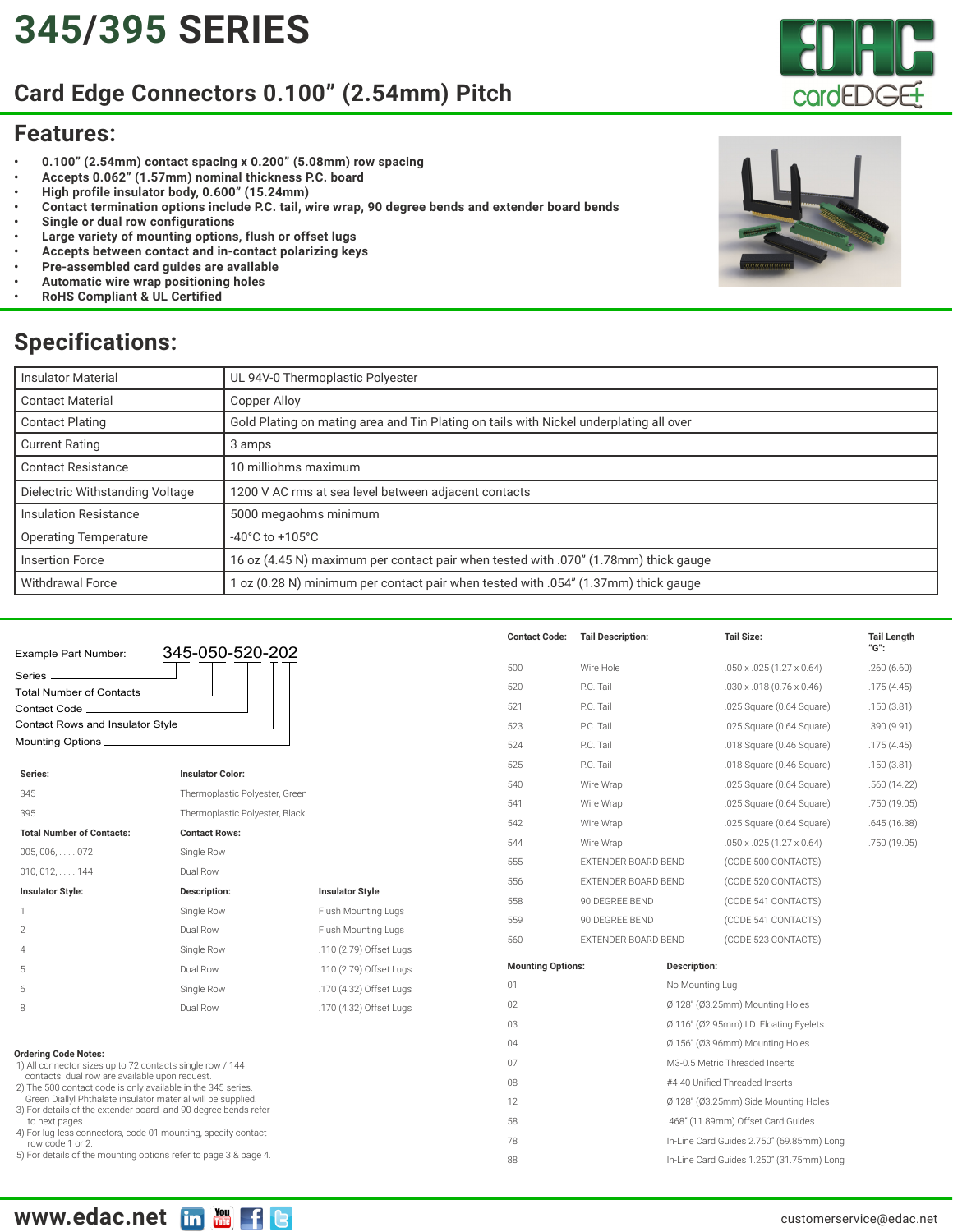### **[345/](https://edac.net/series/345)[395](https://edac.net/series/395) SERIES**

#### **Card Edge Connectors 0.100" (2.54mm) Pitch**





| <b>NUMBER OF CONTACTS</b> |        |       | "A"±.015 (±0.38) |       | "B"±.010 (±0.25) |       | "C't.015(t0.38) |       | "D"+.010 /-.006 (+0.25/-0.15) |       | "E" $\pm$ .005 ( $\pm$ 0.13) |  |
|---------------------------|--------|-------|------------------|-------|------------------|-------|-----------------|-------|-------------------------------|-------|------------------------------|--|
| Single                    | Double | Inch  | m <sub>m</sub>   | Inch  | m <sub>m</sub>   | Inch  | mm              | Inch  | mm                            | Inch  | m <sub>m</sub>               |  |
| 5                         | 10     | 1.335 | 33.91            | 1.075 | 27.31            | 0.760 | 19.30           | 0.600 | 15.24                         | 0.400 | 10.16                        |  |
| 10                        | 20     | 1.835 | 46.61            | 1.575 | 40.01            | 1.260 | 32.00           | 1.100 | 27.94                         | 0.900 | 22.86                        |  |
| 13                        | 26     | 2.135 | 54.23            | 1.875 | 47.63            | 1.560 | 39.62           | 1.400 | 35.56                         | 1.200 | 30.48                        |  |
| 15                        | 30     | 2.335 | 59.31            | 2.075 | 52.71            | 1.760 | 44.70           | 1.600 | 40.64                         | 1.400 | 35.56                        |  |
| 18                        | 36     | 2.635 | 66.93            | 2.375 | 60.33            | 2.060 | 52.32           | 1.900 | 48.26                         | 1.700 | 43.18                        |  |
| 22                        | 44     | 3.035 | 77.09            | 2.775 | 70.49            | 2.460 | 62.48           | 2.300 | 58.42                         | 2.100 | 53.34                        |  |
| 25                        | 50     | 3.335 | 84.71            | 3.075 | 78.11            | 2.760 | 70.10           | 2.600 | 66.04                         | 2.400 | 60.96                        |  |
| 30                        | 60     | 3.835 | 97.41            | 3.575 | 90.81            | 3.260 | 82.80           | 3.100 | 78.74                         | 2.900 | 73.66                        |  |
| 31                        | 62     | 3.935 | 99.95            | 3.675 | 93.35            | 3.360 | 85.34           | 3.200 | 81.28                         | 3.000 | 76.20                        |  |
| 36                        | 72     | 4.435 | 112.65           | 4.175 | 106.05           | 3.860 | 98.04           | 3.700 | 93.98                         | 3.500 | 88.90                        |  |
| 43                        | 86     | 5.135 | 130.43           | 4.875 | 123.83           | 4.560 | 115.82          | 4.400 | 111.76                        | 4.200 | 106.68                       |  |
| 50                        | 100    | 5.835 | 148.21           | 5.575 | 141.61           | 5.260 | 133.60          | 5.100 | 129.54                        | 4.900 | 124.46                       |  |
| 60                        | 120    | 6.835 | 173.61           | 6.575 | 167.01           | 6.260 | 159.00          | 6.100 | 154.94                        | 5.900 | 149.86                       |  |
| 72                        | 144    | 8.035 | 204.09           | 7.775 | 197.49           | 7.460 | 189.48          | 7.300 | 185.42                        | 7.100 | 180.34                       |  |